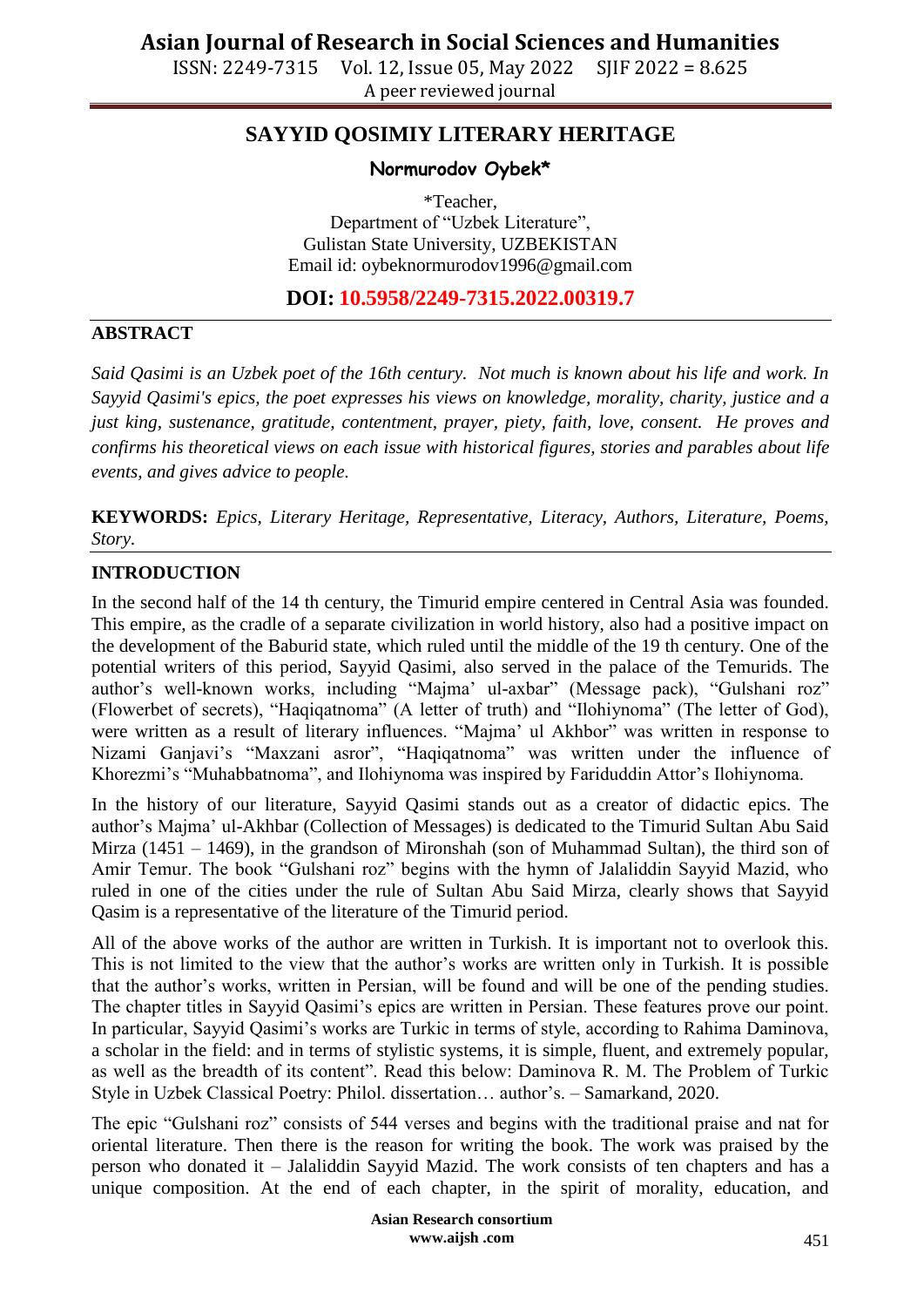# **Asian Journal of Research in Social Sciences and Humanities**

ISSN: 2249-7315 Vol. 12, Issue 05, May 2022 SJIF 2022 = 8.625 A peer reviewed journal

admonition, the following verse is repeated in the form of an appeal to the mutrib – musician: "Nag'maye qil so'z bila savtu amal, Mutrib aytg'il sen o'qib bu g'azal". (Play with words and deeds, Singer, you sing this ghazal)

It is followed by a five-byte poem. All the gazelles used the nickname "Qasimi". These poems, which are in line with the spirit, weight and tone of the ideas expressed in the chapters of the work, are written to prove the point. Which, of course, made the video an overnight sensation?

Sayyid Qasimi's next work, "Haqiqatnoma", stands out in Uzbek literature as a writer who continues the tradition of non-writing. His work is distinguished from other authors of his time by its artistic perfection, the diversity of its stories, and the novelty of its imagery. The fact that Sayyid Qasimi tried his hand at the noma genre and made a worthy contribution to the development of this genre can be seen in the example of the poet's "Truth" and his work. The work consists of eleven chapters and consists of traditional praise, supplication, introductions such as "Advice", "Conclusion". Each chapter consists of three parts, first of all, the author"s attitude to the world. It contains ideas such as admonition, supplication to Allah, and abstinence from various bad habits, and a certain story is told to embody these thoughts in the mind of the reader. And the third part is contributed from the story in "Tamomi Sukhan". "The Story of King Mardon", "The Story of Hasan Basri", "The Story of Ibrahim Adham", "The Story of Basri Hafi", "The Story of Aristotle Hakim", "The Story of a Strong Greek and a Singer", "The Story of Sultan Mahmud Ghaznavi" alayhi-r-rahma", "The story of Imam Muhammad al-Ghazali and his soul", "The story of Sheikh, appearance and inner truth ", "The story of Hizr Allayhis-salam and the king and piri Muqallad".

Another of Qasimi"s most famous works, Ilohiynoma, consists of 722 verses. This work was written during the Hajj. In the play, the author's intention is clearly expressed in the idea of the work of art. Qasimi"s epic also differs from other works in its ideological diversity, as it requires a great deal of skill on the part of the creator to be able to present different ideas around a single plot. The author"s epic "Ilohiynoma" is especially significant because it contains a number of ideas. All the ideas united around the main idea of Sayyid Qasimi's epic "Ilohiynoma" served to further refine the image of a pure, honest, noble woman.

Sayyid Qasimi is one of the writers who wrote a response to a certain epic of "Khamsa". This is how the author's epic "Majma' ul-axbor" came to be. In the chapter "The reason for the narration of the book and the state of the commentary itself", the author describes the reason for writing the book as follows:

"So"zum erur javhari bol qiymati, So"z bila ortar kishining izzati. **Haydar** agar berdisa so"z dodini, Jumla jahon aylar oning yodini. **"Maxzan ul-asror"**a ayitdi javob, Sochti maoniy durini chun sahob. Qilmayin anda so"zumi bob-bob, O"zga yo"sun birla tuzub bu kitob."Majma" ulaxbor" qilay otini, "Maxzan ul-asror" deyin zotini".

(My word is as precious as a diamond, Words increase a person"s self-esteem. If Haydar writes a strong word, Everyone remembers Haydar. I replied to Mahzan ul-Asrar, I threw diamonds of content through it. I keep my word to myself, I wrote this book anew. The title of this book is "Majma ul-Akhbar, My book is from "Mahzan ul-Asror".)

It is clear from these verses that Sayyid Qasimi's "Majma' ul-axbor" was not written as a direct response to Nizami Ganjavi"s epic "Mahzan ul-Asror", but as an indirect reference to Haydar Khorezmi's epic Mahzan ul-Asror. However, the author treats both of his predecessors with respect, such as "Mahzan ul-Asrar". In addition, these verses show that the author has been preparing to write a story for many years, collecting stories, and has a desire to create a unique book. Thus, it can be said that Nizami Ganjavi and Haydar followed the traditions of Khorezmians and Sayyid Qasimi contributed to the formation of the tradition of Hamsanavism in Turkish